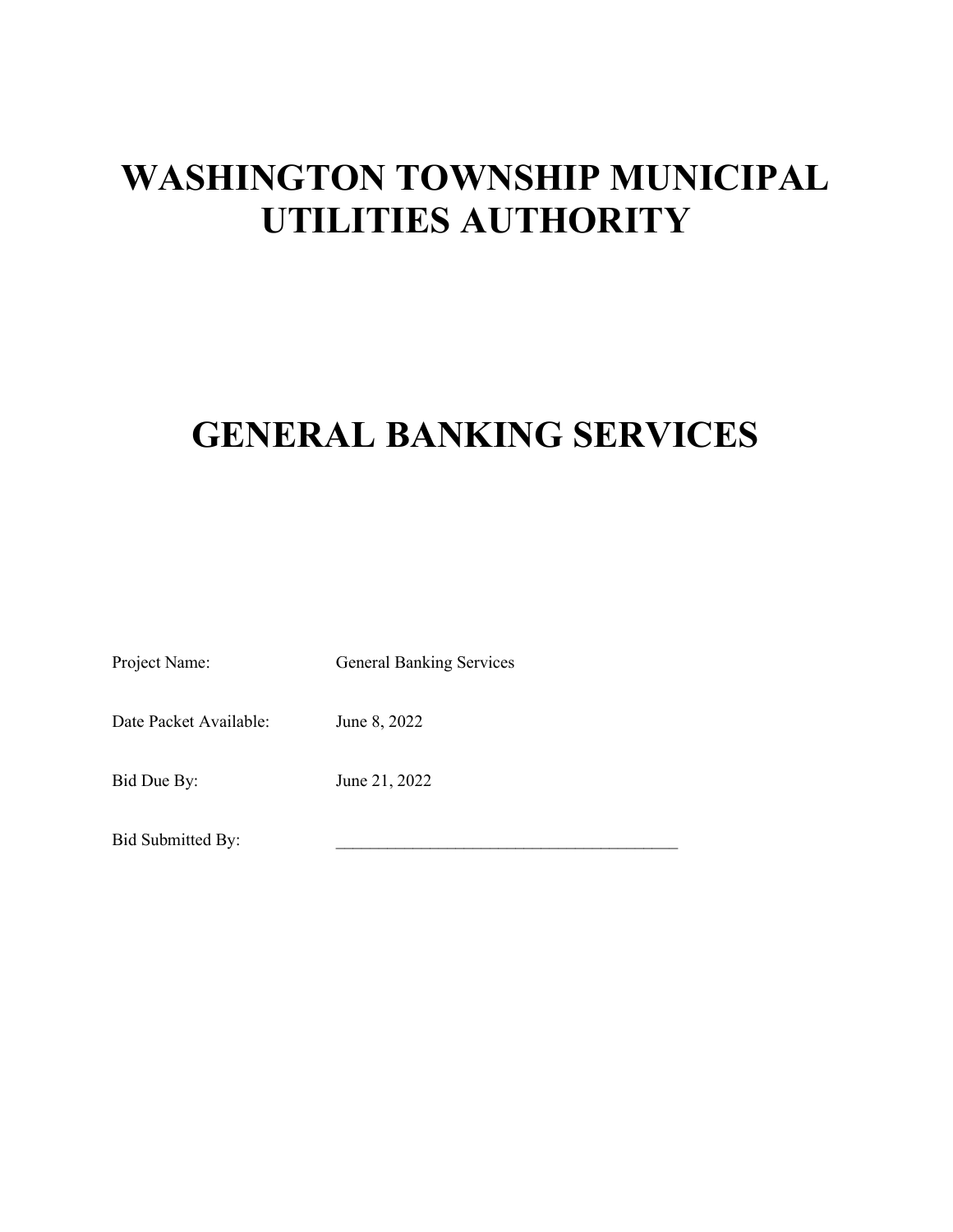#### PUBLIC NOTICE

#### REQUEST FOR PROPOSAL

NOTICE IS HEREBY GIVEN that proposals are being solicited by the Washington Township Municipal Utilities Authority for the following service:

#### GENERAL BANKING SERVICES

The RFP package for this service may be obtained at the Authority's Office, 152 Whitman Drive Turnersville, NJ 08012 during regular business hours (8:00 a.m. to 5:00 p.m. Monday-Thursday) or online at the Authority's website, www.wtmua.com. Each submission to be considered shall comport to the criteria set forth in the proposal packet and by law.

Proposals must be submitted to the Washington Township Municipal Utilities Authority, 152 Whitman Drive, Turnersville, New Jersey, 08012 and must arrive prior to 10:00 a.m. June 21, 2022. Proposals received after said opening, whether by mail or otherwise will be returned unopened. Proposals must be submitted in sealed envelopes with the name of the RFP clearly marked on the outside of the envelope. Proposals may not be faxed, transmitted over the telephone or emailed.

The Proposal selected shall comply with all applicable federal, state and local statutes, rules, ordinances and regulations. This Request for Proposal constitutes an invitation to submit bids to the Authority, however, the Authority further reserves the right to waive any technical error; to reject any proposal; or any part thereof for any reason whatsoever, or to reject all proposals. Specifically, the Authority reserves the right to reject all proposals without cause. The Authority shall not be responsible for the loss, non-delivery or physical condition of Proposals sent by mail or courier service.

All Proposals are further required to comply with the requirements of N.J.S.A.10:5-31, et seq., and N.J.A.C.17:27. Business Registration Certification must be supplied with the Proposal and failure to submit the requisite Certificate requires mandatory rejection of a Proposal as a nonwaiverable defect.

No Proposal shall be withdrawn for a period of sixty (60) calendar days subsequent to the date of receipt of the Proposal without the consent of the Authority.

Elizabeth Rogale

Executive Director/Chief Financial Officer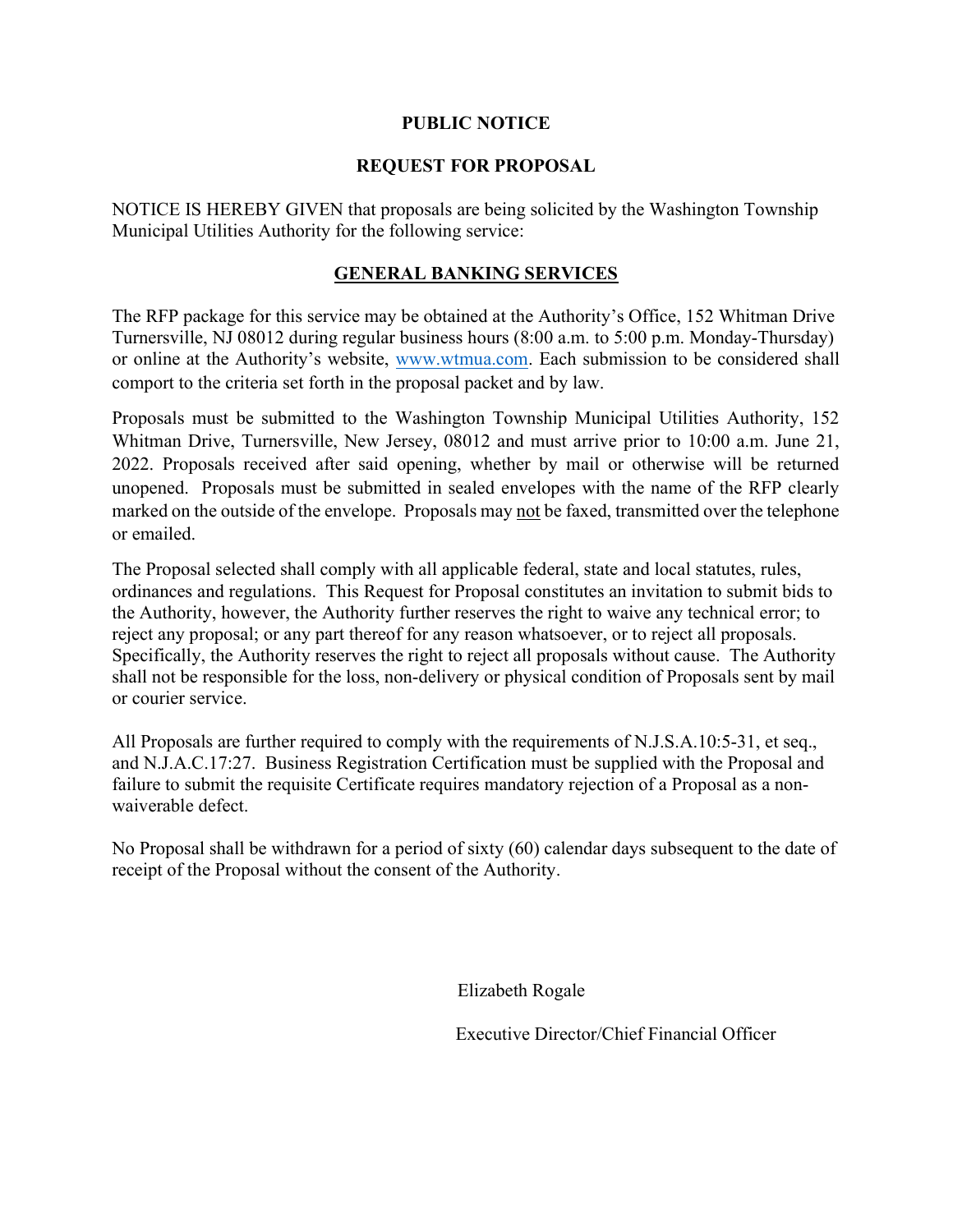### SPECIFICATION AND PROPOSAL FOR GENERAL BANKING SERVICES FOR THE WASHINGTON TOWNSHIP MUNICIPAL UTILITIES **AUTHORITY**

Intent: The Washington Township Municipal Utilities Authority is issuing a Request for Proposal to financial institutions to provide general banking services.

The Authority proposes a contract term of two (2) years with either party having the option to terminate the contract with ninety (90) days written notice of its intention to terminate. The estimated effective date of this agreement is August 1, 2022.

Please submit the RFP items requested in this communication, along with any additional information regarding services the financial institution offers to municipal governments.

#### I. Terms of the banking agreement:

- 1. The financial institution must be fully qualified as a "Public Depository" pursuant to the State of New Jersey Government Unit Depository Protection Act and must continue to be such during the two (2) year contract period.
- 2. The Authority reserves the right to hold oral discussions with all institutions prior to selections.
- 3. By submitting a proposal, the proposer certifies that he or she has fully read and understands the RFP and has full knowledge of the scope, nature, quantity and quality of the work to be performed.
- 4. The institution shall furnish such additional information as the Authority may reasonably require. The Authority reserves the right to make reasonable inquires of the qualifications of the institution, as it deems appropriate.
- 5. The Authority reserves the right to reject any/or all proposals, and the right to accept the proposal that it considers most favorable to the Authority's interests. In addition, the Authority reserves the right to seek new proposals when such a procedure is in its best interest to do so.
- 6. The institution must submit a copy of the Business Registration Certificate under C57, Law of 2004 (S1778 signed 6/29/04)
- 7. The institution must comply with the State of New Jersey's Pay-to-Play regulations.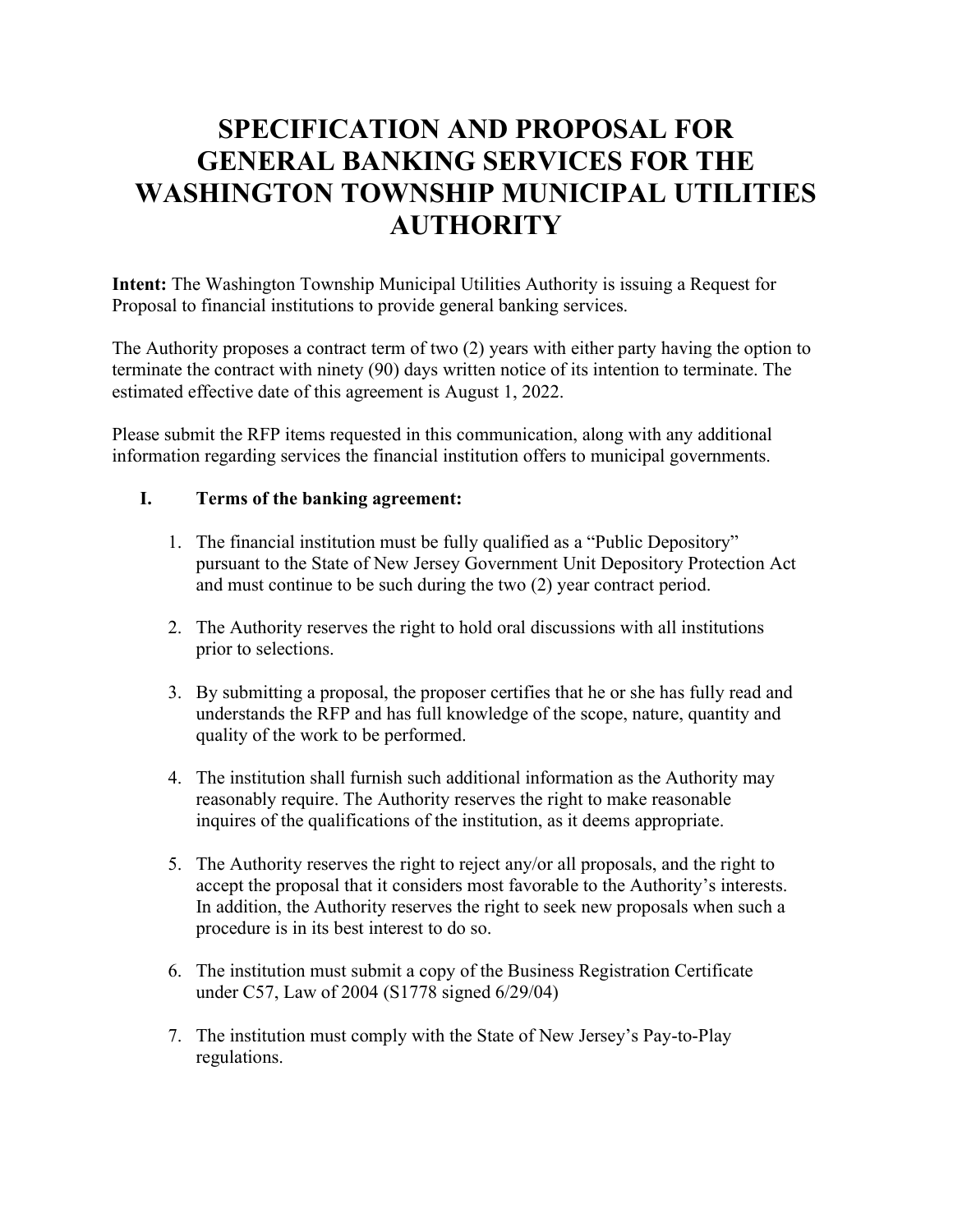#### II. Required Services for Responding Financial Institutions:

- 1. Monthly statements are due to the Authority by the 10th of each month.
- 2. Full monthly reconciliations to be completed for all accounts. Specifically, all checks must be in numerical order.
- 3. Interest paid on all accounts and method of interest calculation.
- 4. Next business day availability for deposited checks.
- 5. Availability of sweep accounts and corresponding interest rates.
- 6. Monthly account analysis, detailing all fees and charges as well as earnings credit.
- 7. Web based computer banking (Real Time) allowing access to banking services such as; book transfers, wire transfers, statements, etc. A demonstration of this service may be requested by the Authority.
- 8. Currently, a portion of the Authority's funds are held in trust by TD Wealth Management and funds flow to and from the Authority's cash accounts on a regular basis. The institution must demonstrate the ability to support such transactions.
- 9. Proposal must include free checks (laser) and deposit slips on all accounts.

#### III. Please respond to the following items:

- 1. The institution must denote transaction cut off for deposits to be considered received that day and not carried forward to the next day. Indicate cut off time at branches and the financial institution's main office.
- 2. The Authority requires a bank office in a convenient location where it can transact business.
- 3. Please state the location of this bank or branch and list the number of bank branches within a five-mile radius of the Authority.
- 4. In order to maximize the yield on idle Authority funds, a sweep account may be requested. The amount of this investment will vary. The Authority welcomes any methods recommended by the institution on the daily investment of idle funds; however, any of these proposed methods should be described in detail and must have the interest rate tied to an effective index rate.
- 5. Do you have professional staff dedicated to municipal financing and municipal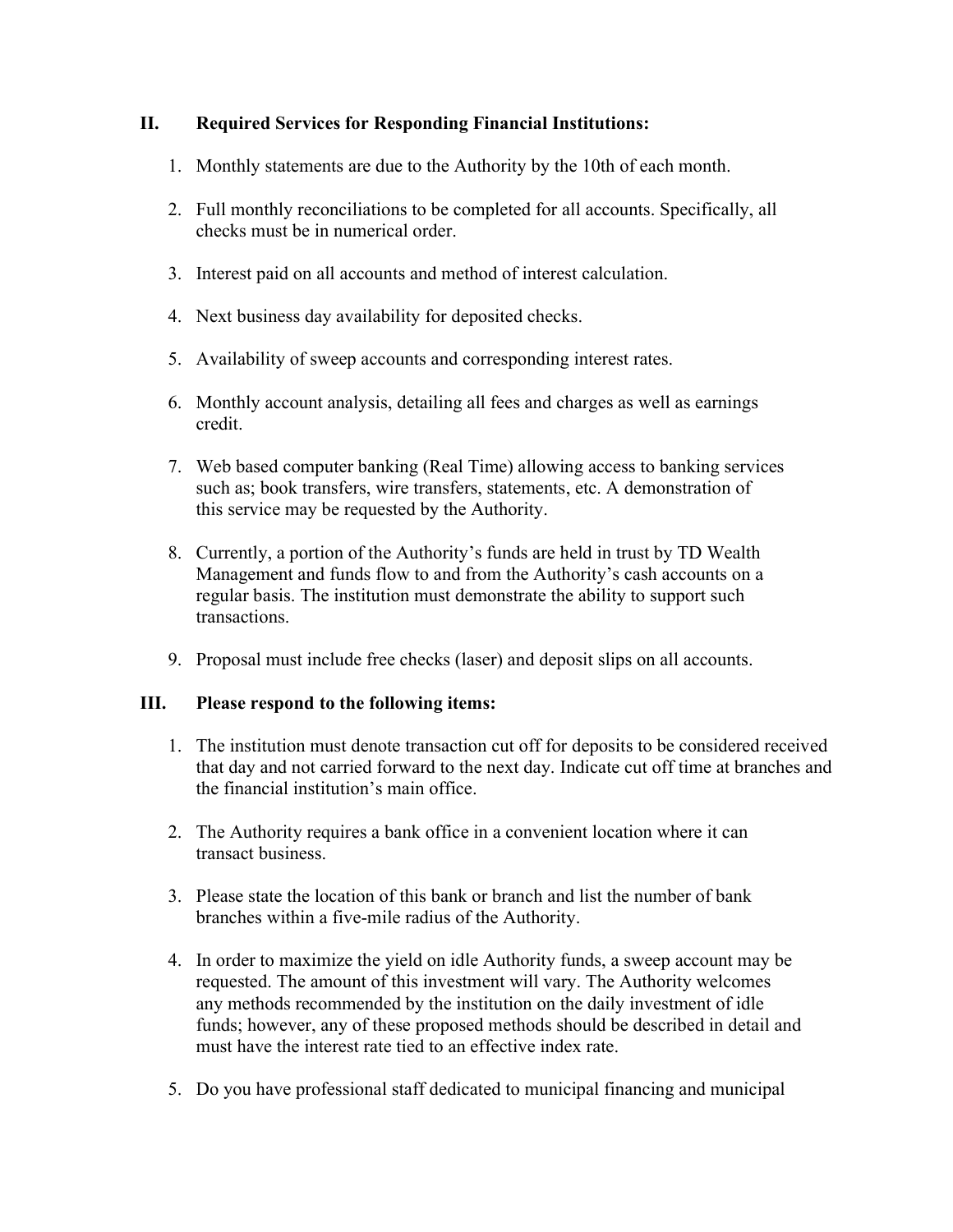debt financing? Please list the principal members of that Department and their location.

#### IV. General Information:

- The total utility charges collected for calendar year 2021 were approximately \$12,000,000.
- The Authority's Current Operating Budget for 2022-2023 is approximately \$12,500,000.
- The Authority issues approximately 800 accounts payable checks annually.
- The Authority maintains accounts as listed below:
	- 1. Revenue Account- All water and sewer collections and other receipts are deposited into the Revenue Account. The Authority makes deposits each day of operation and deposits approximately 5,000 items each month. Monthly deposits average approximately \$900,000. Funds are transferred to the Revenue Investment Fund held by TD Wealth Management on the last business day of the month.
	- 2. Operating Account- All operating payments are disbursed from the Operating Account. Funds are transferred from the Operating Investment Fund held by TD Wealth Management on a monthly basis for the payment of bill list items. Funds are transferred from the Operating Investment Fund held by TD Wealth Management on a weekly basis and subsequently transferred to the Payroll Account for payment of the Authority's payroll.
	- 3. Unemployment Trust Account- Funds are maintained in the Unemployment Trust Account for payment of unemployment claims.
	- 4. Payroll Account- The Authority pays its employees on a weekly basis. Payroll services are provided by Action Data Services (ADS). Funds are transferred from the Operating Account to the Payroll Account on a weekly basis.
	- 5. ZBA Account- Required payments are debited from the Payroll Account to the ZBA Account and then subsequently debited from the ZBA Account by ADS. The Authority requires that the proposing institution coordinate with ADS with regard to these activities.
	- 6. Employee FSA Account- Funds are maintained in the Employee FSA Account for payment of employee FSA reimbursements.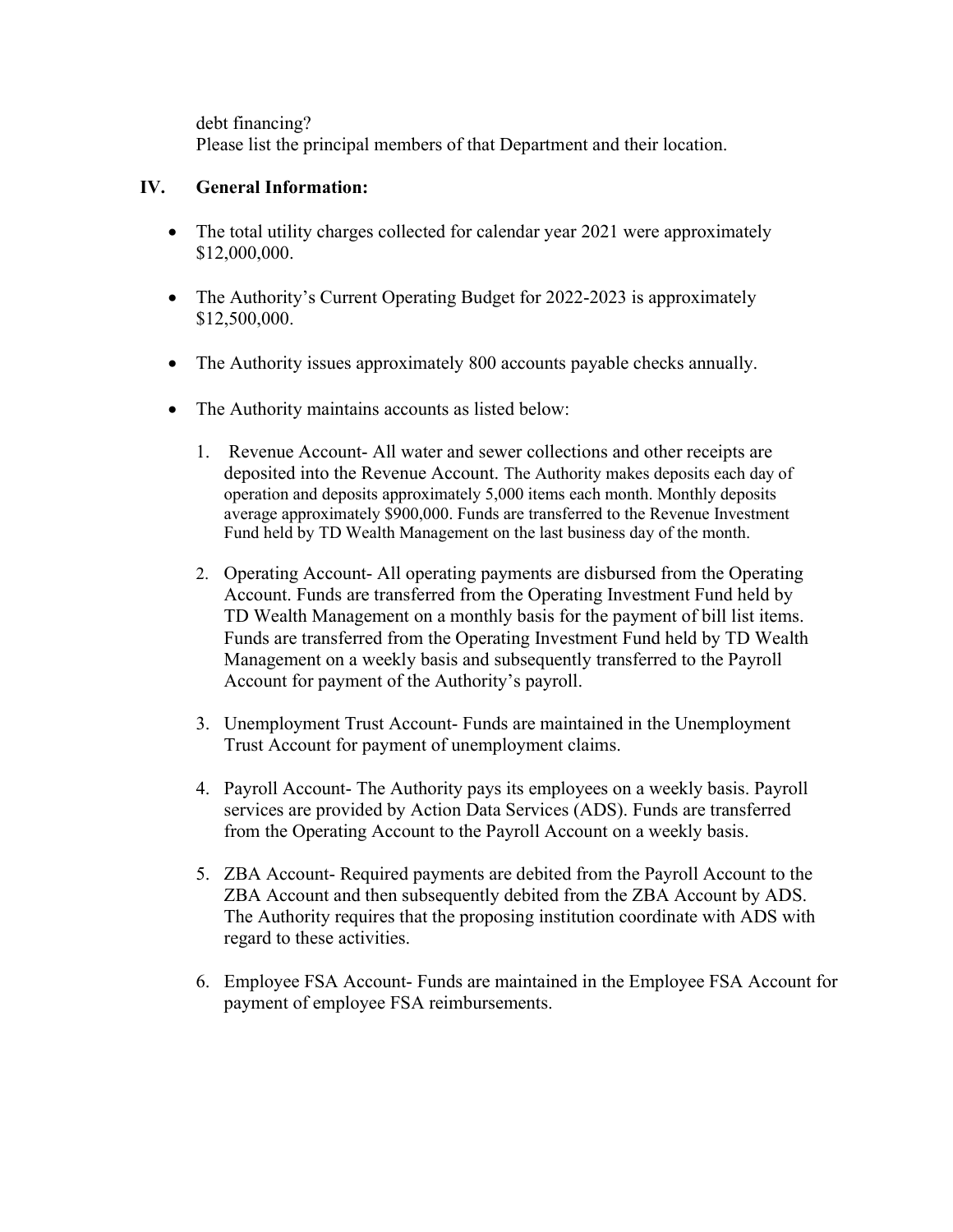#### V. Cost Proposal:

1. The cost proposals submitted to the Authority must be all inclusive. Compensating balance levels, reserve requirements, etc. should be addressed. All services not mentioned or general services incidental to the operations of accounts maintained by the Authority and not addressed are expected to be provided at no additional costs.

The Authority reserves the right to accept the proposals for all types of services from the same institution or split the services among different institutions if it is in the best interest of the Authority to do so.

Assume the activity estimates referred to throughout this document to be a reasonable estimate of activity to be experienced. The rates quoted per item by the institution will be considered fixed, regardless of activity deviation. The Authority does not guarantee any minimum or maximum volume of activity.

2. Indicate the institution's per item processing fees paid by the Authority and revenues to be paid to the Authority. The fees should be presented on a unit cost basis. The institution shall identify any specific services, which are not included in the analysis that may be subject to fees or charges payable by the Authority.

#### VI. Information Requested of the Financial Institution (including mandatory forms):

Please organize your proposals in the following manner:

- 1. Title page: Show name of the financial institution, address, telephone, and fax numbers, name of contact person and the date the proposal was submitted to the Authority.
- 2. Table of Contents: Include a clear identification of the material by section and page number.
- 3. Letter of Transmittal: The letter is not to exceed two pages in length and should contain the following information:
	- a. State the institution's understanding of the scope of the service to be performed.
	- b. Indicate whether institution is a parent or subsidiary associated with a holding company and describe its relationship to other in the group, if applicable.
	- c. Financial reports for the previous two years. (Please include as an attachment at the end of your proposal.)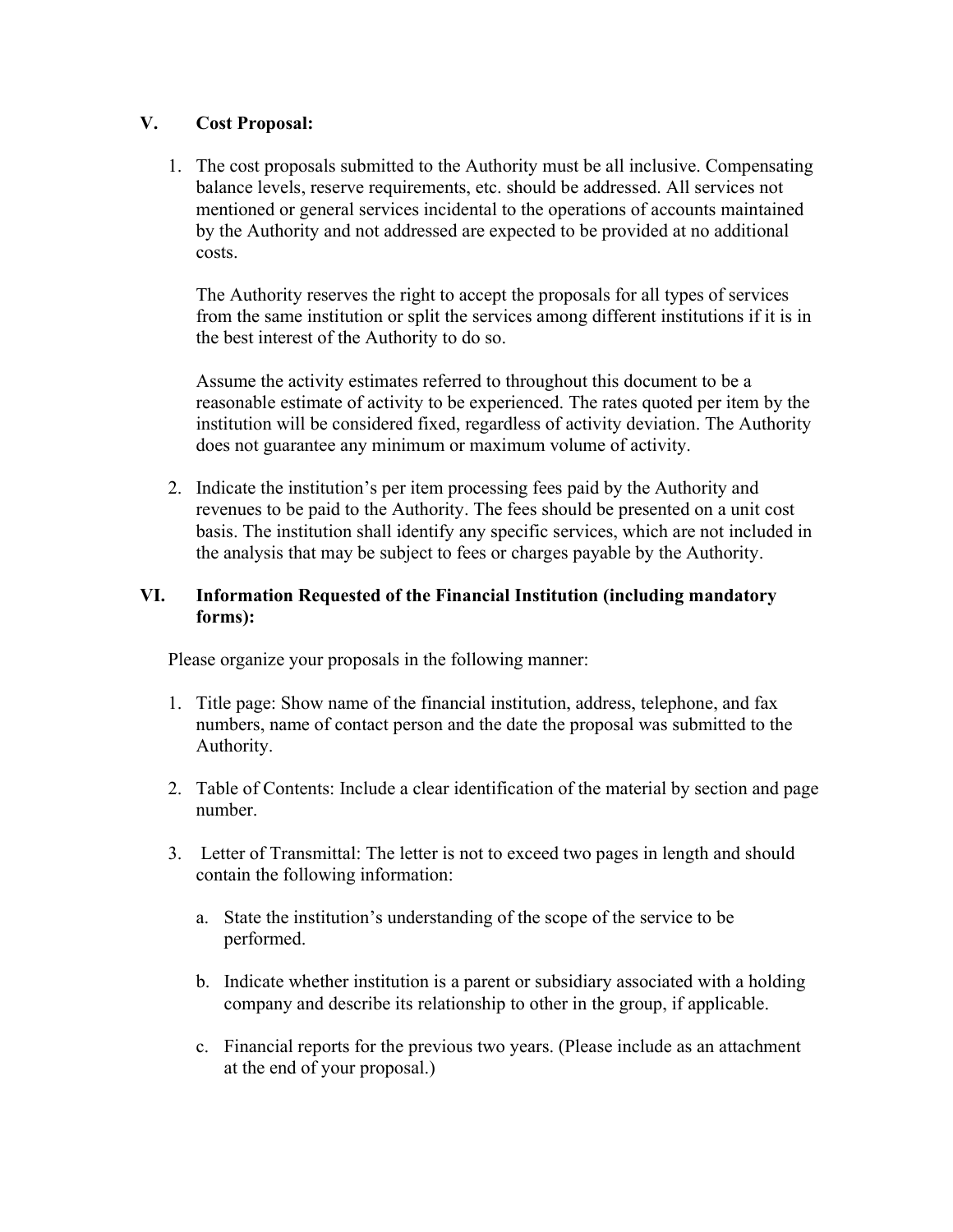- d. Current financial rating as issued by Moody's, Standard and Poor's and or Fitch.
- e. State if the institution is chartered to do business in the State of New Jersey and attach a Governmental Unit Depository Protection Act certification of eligibility.
- 4. Proposal: Response to all items in Section III and Cost Proposal
- 5. Business Registration Certificate Form
- 6. Required Pay-to-Play documentation

#### VII. Summary of Financial Institution's Qualifications:

- 1. Indicate the institution's background in providing banking services to municipal units of government, in general, and specifically, to agencies the size of the Authority. Provide a listing of municipal client references that are presently using the institution's professional services – i.e., the client name, address, telephone number and contact person.
- 2. Please provide any other material that may be helpful in reviewing the proposal, including any attachments, schedules, financial information, etc.

#### VIII. Evaluation of Proposals:

The contract will be awarded to the institution providing the primary banking services at the lowest net cost and who meets the needs of the Authority most efficiently, provided the price is reasonable and is in the best interest of the Authority to accept it.

The following criteria will be used to evaluate the proposals.

- 1. Responsiveness of the proposal related to the scope of the work.
- 2. Ability, capacity, and skill of the financial institution to perform the services on a timely basis.
- 3. Responses of client references.
- 4. Experience of the financial institution in establishing and maintaining similar accounts.
- 5. Best arrangement and rate for earnings allowance.
- 6. The sufficiency of financial resources and ability of the institution to perform the Contract.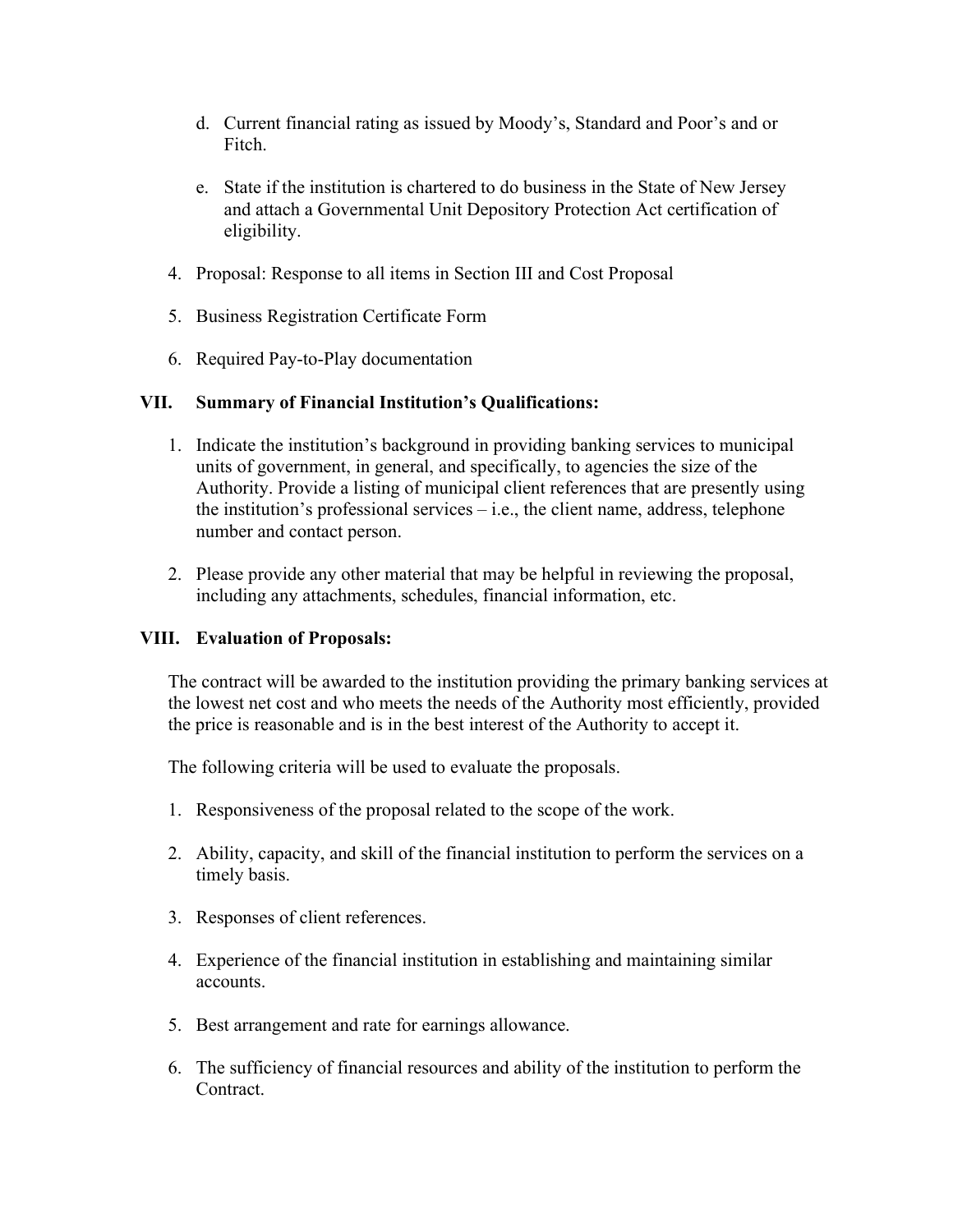7. The reputation, stability, and longevity of the institution.

8. The quality, availability, and adaptability of the services to the particular need required.

9. Physical proximity of the banking location to the Authority's Office.

#### IX. Additional information:

Any questions relative to interpretation of specifications or the RFP process should be submitted to the Executive Director/Chief Financial Officer of the Authority in writing.

Please direct inquiries to: Elizabeth Rogale Executive Director/Chief Financial Officer Washington Township Municipal Utilities Authority Email: erogale@wtmua.com

#### X. Receipt of Proposal:

One (1) original, and four (4) bound copies of their proposal of which one (1) must be unbound for further copying (if necessary) in a sealed envelope marked "General Banking Services" submitted by your institution must be received in the Authority's Office no later than 10:00 A.M. on June 21, 2022.

All proposals submitted shall be binding for ninety (60) calendar days following the above due date.

Proposals received by the Authority after the time specified will not be considered. All information required by the RFP must be supplied to constitute a valid proposal. The Executive Director/Chief Financial Officer will review and evaluate all proposals submitted in response to the RFP. Based on the results of this evaluation, the Executive Director/Chief Financial Officer will make a recommendation to the Authority Board. A contract will be executed upon Board approval.

#### XI. Financial Institution's Warranty:

The person signing the proposal warrants that:

- 1. He or she is an officer of the organization.
- 2. He or she has been specifically authorized to offer a proposal in full compliance with all requirements and conditions as set forth in the RFP.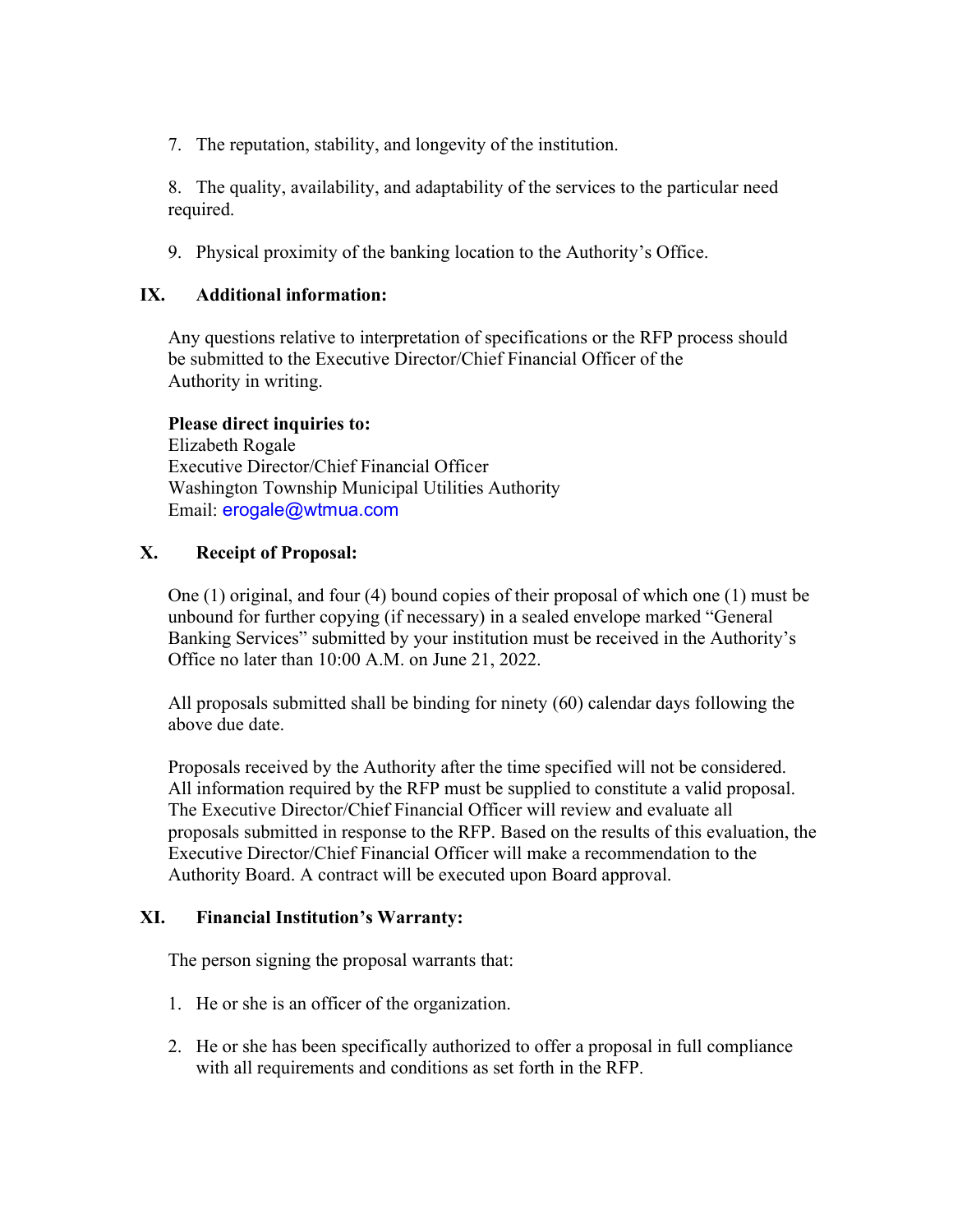#### BIDDER'S AFFIDAVIT

| <b>STATE OF ____________________________</b>          |  |
|-------------------------------------------------------|--|
|                                                       |  |
|                                                       |  |
| (Name)                                                |  |
| being duly sworn, deposes and says that he resides at |  |
|                                                       |  |
| (Give Title)                                          |  |
|                                                       |  |

who signed the above Proposal or Bid, that he was duly authorized to sign and that the Bid is the true offer of the Bidder, that the seal attached is the seal of the Bidder and that all declarations and statements contained in the Bid are true to the best of his knowledge and belief.

He/She further deposes that he has submitted herewith a list of names and addresses of all stockholders and/or partners owning a 10 percent or greater interest therein in compliance with P.L. 1977, Chapter 33, effective March 8, 1977.

Affiant

Subscribed and Sworn to me this \_\_\_\_\_\_\_\_\_\_\_\_\_day of \_\_\_\_\_\_\_\_\_\_\_\_\_\_\_\_\_\_\_, 20\_\_.

 $\mathcal{L}_\text{max}$  and the contract of the contract of the contract of the contract of the contract of the contract of the contract of the contract of the contract of the contract of the contract of the contract of the contrac

Notary Public

 $\mathcal{L}_\text{max}$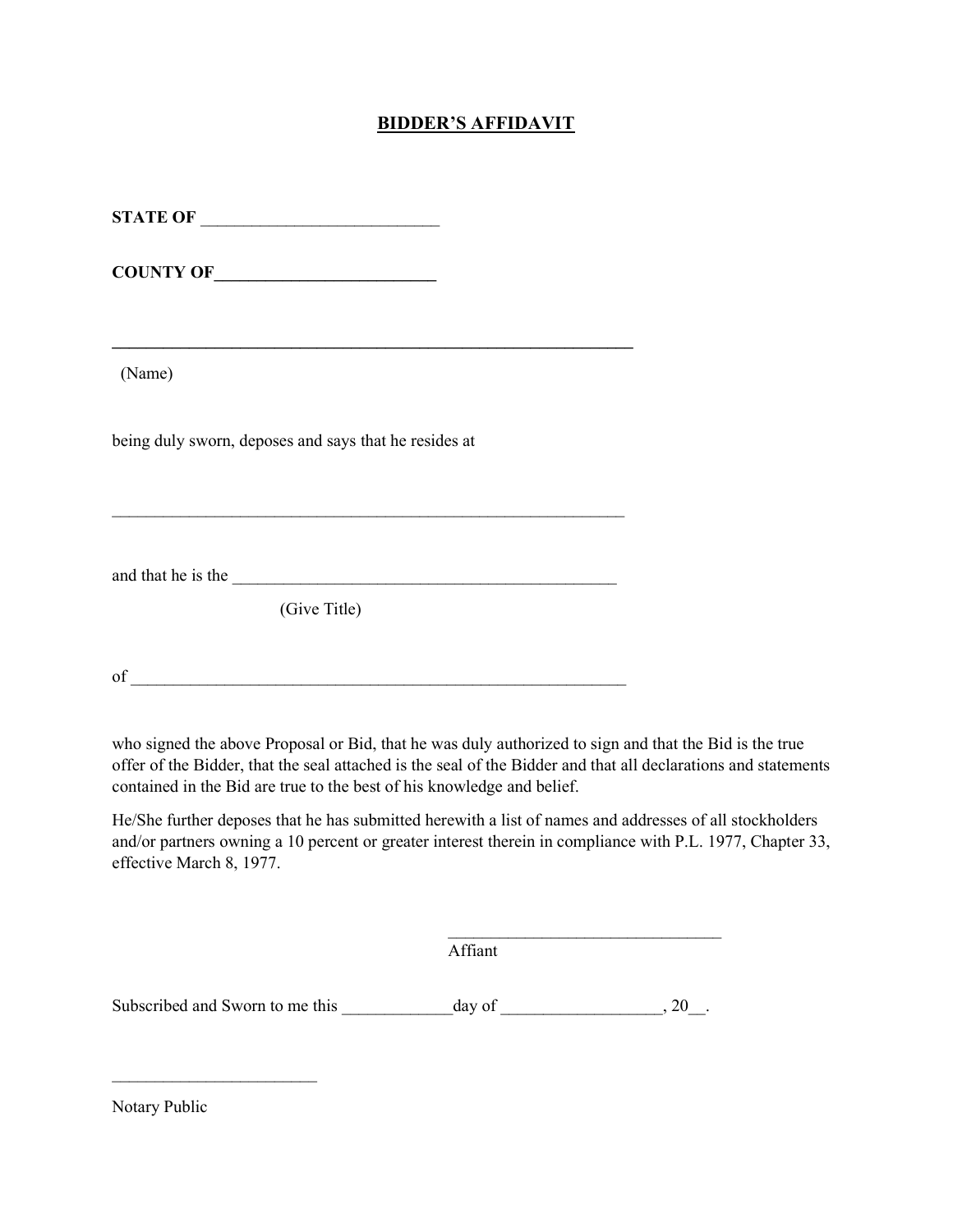#### STOCKHOLDER DISCLOSURE CERTIFICATION This Statement Shall Be Included with Bid Submission

#### Name of Business

| $\Box$                                                           | I certify that the list below contains the names and home addresses of all stockholders holding<br>10% or more of the issued and outstanding stock of the undersigned. |                    |                                                                           |  |  |
|------------------------------------------------------------------|------------------------------------------------------------------------------------------------------------------------------------------------------------------------|--------------------|---------------------------------------------------------------------------|--|--|
|                                                                  |                                                                                                                                                                        | OR.                |                                                                           |  |  |
| $\Box$                                                           | I certify that no one stockholder owns 10% or more of the issued and outstanding stock of the<br>undersigned.                                                          |                    |                                                                           |  |  |
| Check the box that represents the type of business organization: |                                                                                                                                                                        |                    |                                                                           |  |  |
| $\Box$ Partnership                                               |                                                                                                                                                                        | $\Box$ Corporation | $\square$ Sole Proprietorship                                             |  |  |
|                                                                  | □Limited Partnership<br>$\square$ Subchapter S Corporation                                                                                                             |                    | $\Box$ Limited Liability Corporation $\Box$ Limited Liability Partnership |  |  |

#### Sign and notarize the form below, and, if necessary, complete the stockholder list below.

| Stockholders: |
|---------------|
|               |

| Name:                                                                     | Name:         |
|---------------------------------------------------------------------------|---------------|
|                                                                           | Home Address: |
|                                                                           |               |
| Name:<br><u> 1980 - Andrea Stadt British, francuski politik (d. 1980)</u> | Name:         |
| Home Address:<br><u> 1980 - Amerikaan Staatsman (</u>                     | Home Address: |
|                                                                           |               |

Subscribed and sworn before me this \_\_\_ day of

 $\frac{1}{\sqrt{2}}$ , 2  $\frac{1}{\sqrt{2}}$ .

(Notary Public)

 $\mathcal{L}=\mathcal{L}=\mathcal{L}=\mathcal{L}=\mathcal{L}=\mathcal{L}=\mathcal{L}=\mathcal{L}=\mathcal{L}=\mathcal{L}=\mathcal{L}=\mathcal{L}=\mathcal{L}=\mathcal{L}=\mathcal{L}=\mathcal{L}=\mathcal{L}=\mathcal{L}=\mathcal{L}=\mathcal{L}=\mathcal{L}=\mathcal{L}=\mathcal{L}=\mathcal{L}=\mathcal{L}=\mathcal{L}=\mathcal{L}=\mathcal{L}=\mathcal{L}=\mathcal{L}=\mathcal{L}=\mathcal{L}=\mathcal{L}=\mathcal{L}=\mathcal{L}=\mathcal{L}=\mathcal{$ (Print name & title of affiant)

\_\_\_\_\_\_\_\_\_\_\_\_\_\_\_\_\_\_\_\_\_\_\_\_\_\_\_\_\_\_\_\_\_ (Affiant)

My Commission expires:

(Corporate Seal)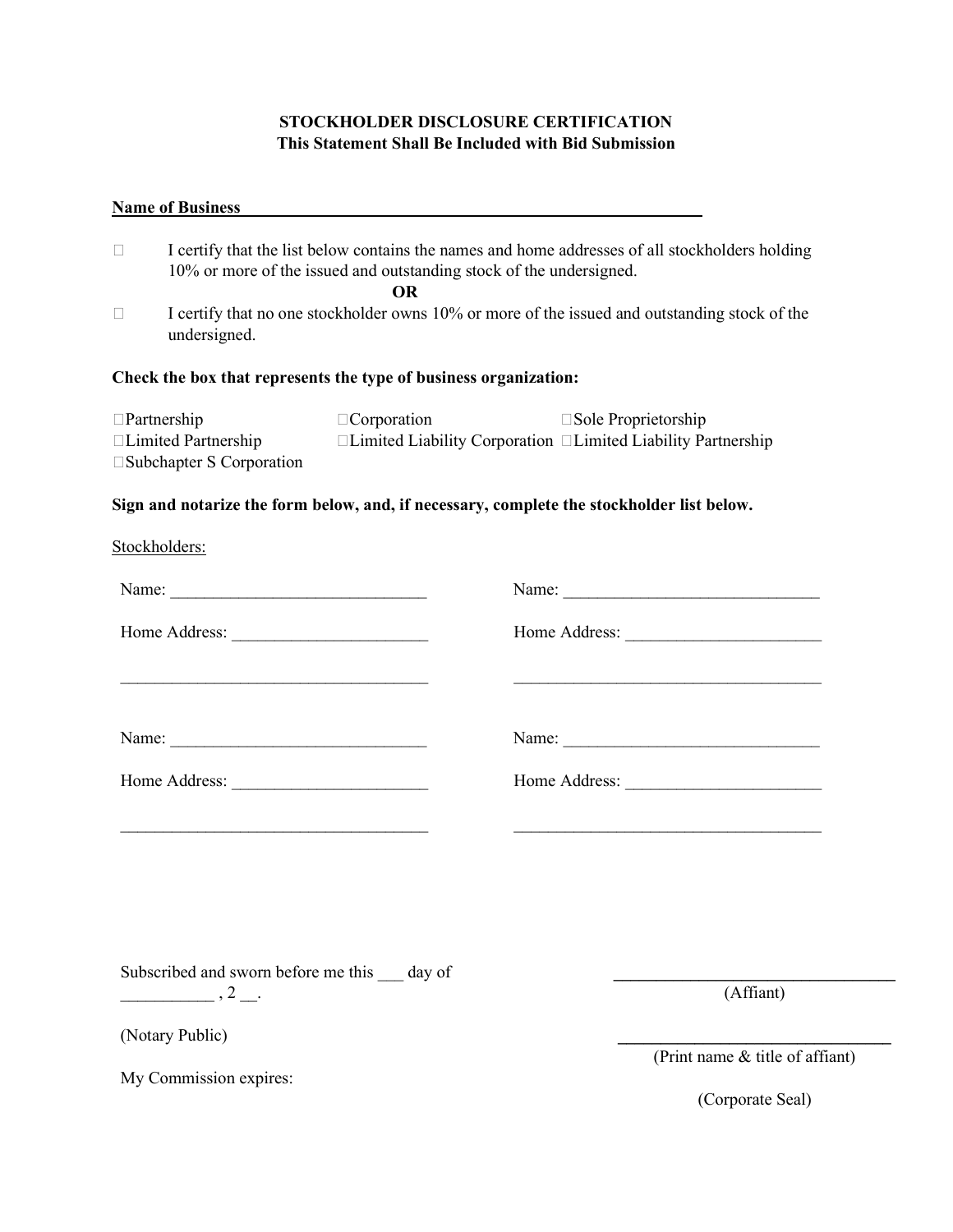#### AFFIRMATIVE ACTION COMPLIANCE NOTICE N.J.S.A. 10:5-31 and N.J.A.C. 17:27

#### GOODS AND SERVICES CONTRACTS (INCLUDING PROFESSIONAL SERVICES)

This form is a summary of the successful bidder's requirement to comply with the requirements of N.J.S.A. 10:5-31 and N.J.A.C. 17:27-1 et seq.

The successful bidder shall submit to the public agency, after notification of award but prior to execution of this contract, one of the following three documents as forms of evidence:

> (a) A photocopy of a valid letter that the contractor is operating under an existing Federally approved or sanctioned affirmative action program (good for one year from the date of the letter);

OR

(b) A photocopy of a Certificate of Employee Information Report approval, issued in accordance with N.J.A.C. 17:27-4;

OR

(c) A photocopy of an Employee Information Report (Form AA302) provided by the Division and distributed to the public agency to be completed by the contractor in accordance with N.J.A.C. 17:27-4.

The successful vendor may obtain the Affirmative Action Employee Information Report (AA302) from the contracting unit during normal business hours.

The successful vendor(s) must submit the copies of the AA302 Report to the Division of Contract Compliance and Equal Employment Opportunity in Public Contracts (Division). The Public Agency copy is submitted to the public agency, and the vendor copy is retained by the vendor.

The undersigned vendor certifies that he/she is aware of the commitment to comply with the requirements of N.J.S.A. 10:5-31 and N.J.A.C. 17:27.1 et seq. and agrees to furnish the required forms of evidence.

The undersigned vendor further understands that his/her bid shall be rejected as non-responsive if said contractor fails to comply with the requirements of N.J.S.A. 10:5-31 and N.J.A.C. 17:27-1 et seq.

COMPANY: SIGNATURE:

PRINT NAME:\_\_\_\_\_\_\_\_\_\_\_\_\_\_\_\_\_\_\_\_\_\_\_\_\_\_\_\_\_ TITLE: \_\_\_\_\_\_\_\_\_\_\_\_\_\_\_\_\_\_\_\_\_\_\_\_\_\_\_\_\_\_\_

DATE: \_\_\_\_\_\_\_\_\_\_\_\_\_\_\_\_\_\_

 $\mathcal{L}_\text{max}$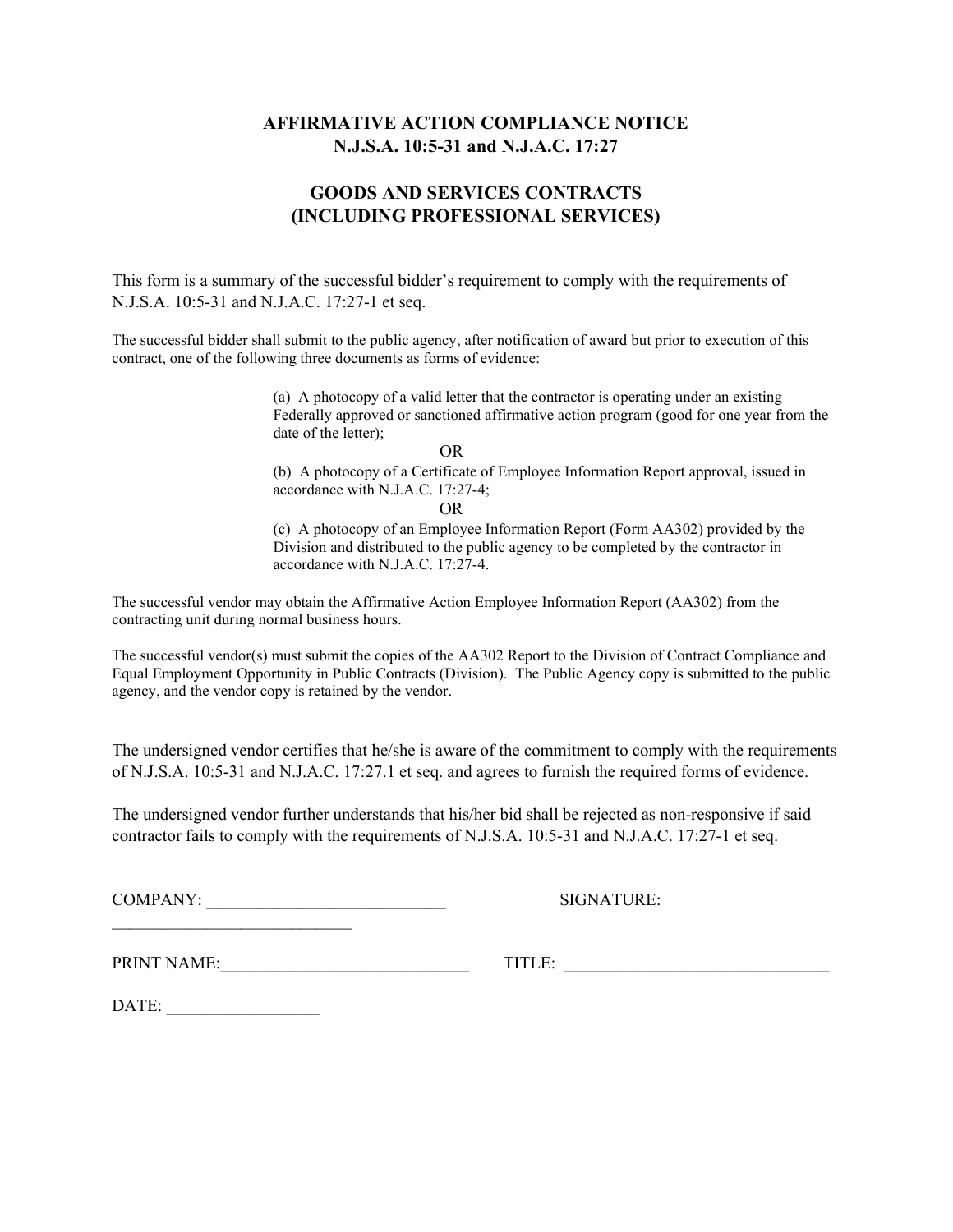#### NON-COLLUSION AFFIDAVIT

| <b>State of New Jersey</b>                                                                     |                                                                                                                                                                                                                                                                                                                                                                                                                                                                                                                                      |
|------------------------------------------------------------------------------------------------|--------------------------------------------------------------------------------------------------------------------------------------------------------------------------------------------------------------------------------------------------------------------------------------------------------------------------------------------------------------------------------------------------------------------------------------------------------------------------------------------------------------------------------------|
| County of $\sqrt{\frac{2}{1-\frac{1}{2}}$                                                      | SS:                                                                                                                                                                                                                                                                                                                                                                                                                                                                                                                                  |
| $I,$ (name of affiant) residing in $\frac{1}{I}$ residing $\frac{1}{I}$ (name of municipality) |                                                                                                                                                                                                                                                                                                                                                                                                                                                                                                                                      |
|                                                                                                | of full                                                                                                                                                                                                                                                                                                                                                                                                                                                                                                                              |
| age, being duly sworn according to law on my oath depose and say that:                         |                                                                                                                                                                                                                                                                                                                                                                                                                                                                                                                                      |
|                                                                                                |                                                                                                                                                                                                                                                                                                                                                                                                                                                                                                                                      |
| I am                                                                                           | $\frac{1}{\text{(title or position)}}$ of the firm of $\frac{1}{\text{(name of firm)}}$                                                                                                                                                                                                                                                                                                                                                                                                                                              |
|                                                                                                |                                                                                                                                                                                                                                                                                                                                                                                                                                                                                                                                      |
|                                                                                                | the bidder making this Proposal for the bid                                                                                                                                                                                                                                                                                                                                                                                                                                                                                          |
|                                                                                                |                                                                                                                                                                                                                                                                                                                                                                                                                                                                                                                                      |
| the statements contained in this affidavit in awarding the contract for the said project.      | full authority to do so that said bidder has not, directly or indirectly entered into any agreement,<br>participated in any collusion, or otherwise taken any action in restraint of free, competitive bidding in<br>connection with the above named project; and that all statements contained in said proposal and in<br>this affidavit are true and correct, and made with full knowledge that the Washington Township<br>Municipal Utilities Authority relies upon the truth of the statements contained in said Proposal and in |
|                                                                                                | I further warrant that no person or selling agency has been employed or retained to solicit or secure<br>such contract upon an agreement or understanding for a commission, percentage, brokerage, or<br>contingent fee, except bona fide employees or bona fide established commercial or selling agencies                                                                                                                                                                                                                          |
| Subscribed and sworn to                                                                        |                                                                                                                                                                                                                                                                                                                                                                                                                                                                                                                                      |
| before me this day                                                                             |                                                                                                                                                                                                                                                                                                                                                                                                                                                                                                                                      |
|                                                                                                | Signature                                                                                                                                                                                                                                                                                                                                                                                                                                                                                                                            |
|                                                                                                |                                                                                                                                                                                                                                                                                                                                                                                                                                                                                                                                      |
| $\frac{1}{2}$ , 2                                                                              | (Type or print name of affiant under signature)                                                                                                                                                                                                                                                                                                                                                                                                                                                                                      |
| Notary public of                                                                               |                                                                                                                                                                                                                                                                                                                                                                                                                                                                                                                                      |
|                                                                                                |                                                                                                                                                                                                                                                                                                                                                                                                                                                                                                                                      |
|                                                                                                |                                                                                                                                                                                                                                                                                                                                                                                                                                                                                                                                      |

(Seal)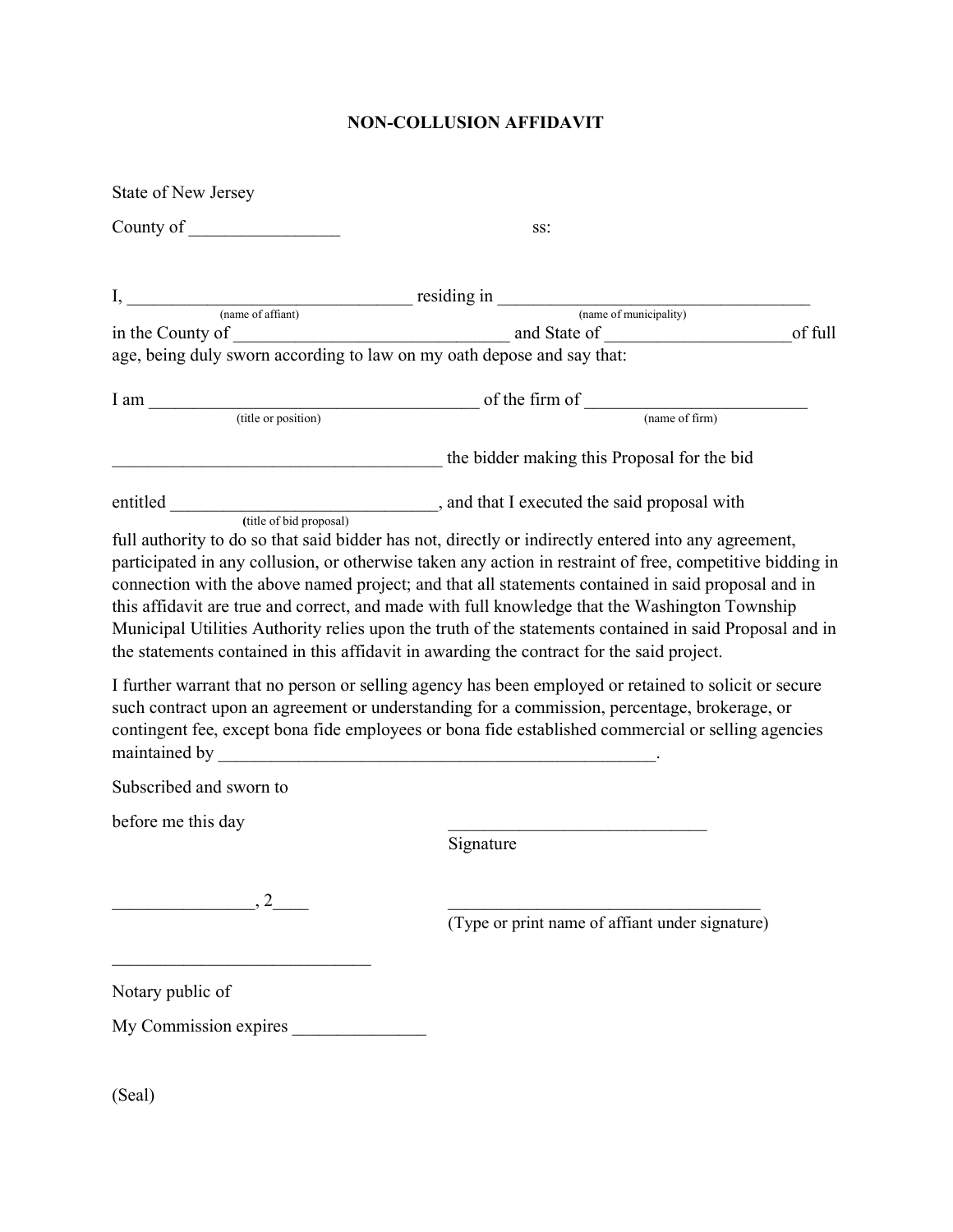#### PROCUREMENT AND SERVICE CONTRACT - MANDATORY LANGUAGE

### P.L. 1975, C. 127 (N.J.A.C. 17:27) MANDATORY AFFIRMATIVE ACTION LANGUAGE

#### PROCUREMENT, PROFESSIONAL AND SERVICE CONTRACTS

During the performance of this contract, the Contractor agrees as follows:

 The Contractor or Subcontractor, where applicable, will not discriminate against any employee or applicant for employment because of age, race, creed, color, national origin, ancestry, marital status, sex, affectional or sexual orientation. The Contractor will take affirmative action to ensure that such applicants are recruited and employed, and that employees are treated during employment, without regard to their age, race, creed, color, national origin, ancestry, marital status, sex, affectional or sexual orientation. Such action shall include, but not be limited to the following: employment, upgrading, demotion, or transfer; recruitment or recruitment advertising; layoff or termination; rates of pay or other forms of compensation; and selection for training, including apprenticeship. The Contractor agrees to post in conspicuous places, available to employees and applicants for employment, notices to be provided by the Public Agency Compliance Officer setting forth provisions of this nondiscrimination clause;

 The Contractor or Subcontractor, where applicable will, in all solicitations or advertisements for employees placed by or on behalf of the Contractor, state that all qualified applicants will receive consideration for employment without regard to age, race, creed, color, national origin, ancestry, marital status, sex, affectional or sexual orientation;

 The Contractor or Subcontractor, where applicable, will send to each labor union or representative or workers with which it has a collective bargaining agreement or other Contract or understanding, a notice, to be provided by the agency contracting officer advising the labor union or workers' representative of the Contractor's commitments under this act and shall post copies of the notice in conspicuous places available to employees and applicants for employment.

 The Contractor or Subcontractor, where applicable, agrees to comply with the regulations promulgated by the Treasurer pursuant to P.L. 1975, c. 127, as amended and supplemented from time to time and the Americans with Disabilities Act.

 The Contractor or Subcontractor agrees to attempt in good faith to employ minority and female workers consistent with the applicable county employment goals prescribed by N.J.A.C. 17:27-5.2